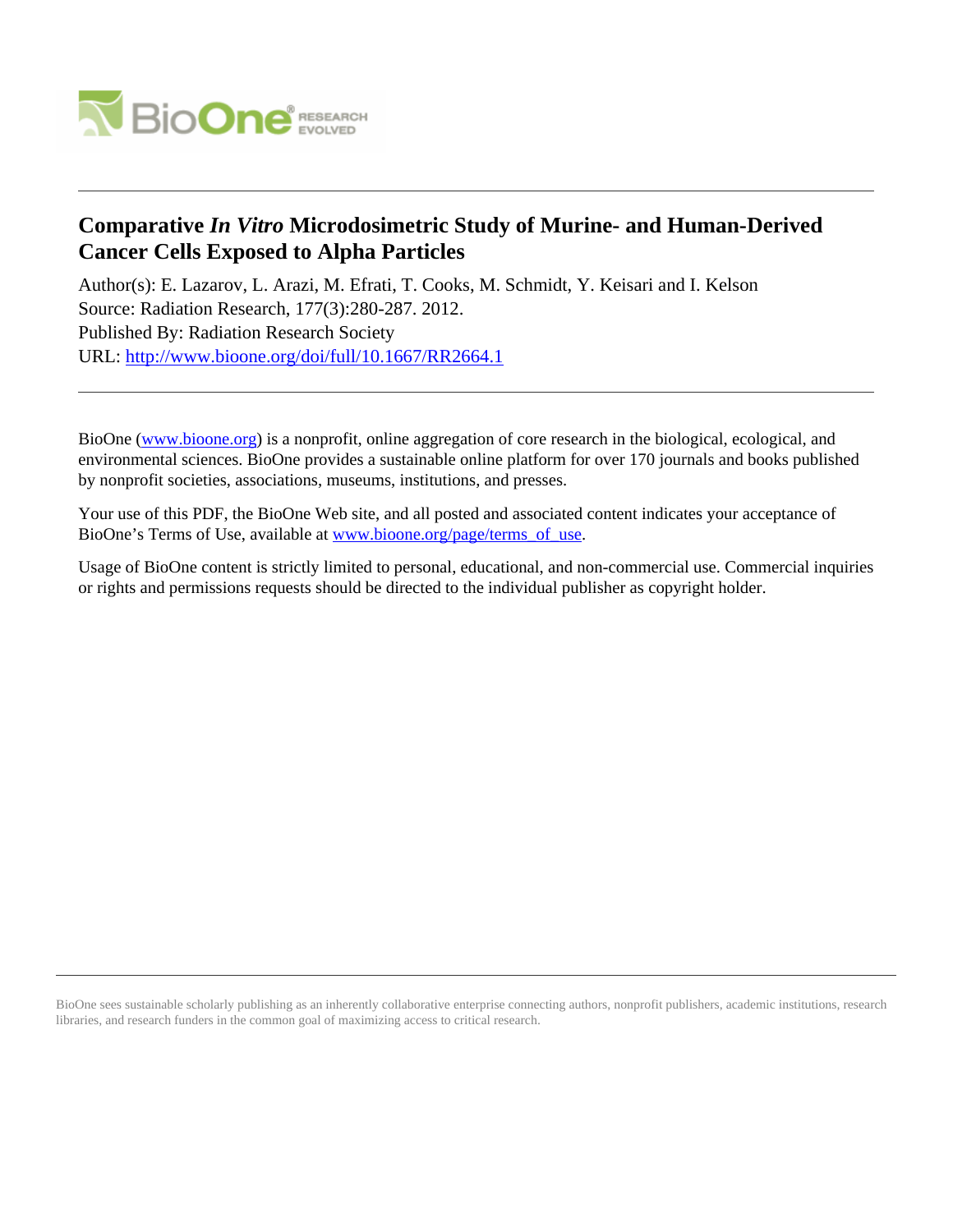# Comparative In Vitro Microdosimetric Study of Murine- and Human-Derived Cancer Cells Exposed to Alpha Particles

E. Lazarov,<sup>a,1</sup> L. Arazi,<sup>a,c,2,4</sup> M. Efrati,<sup>b</sup> T. Cooks, $b$ ,<sup>5</sup> M. Schmidt,<sup>a</sup> Y. Keisari<sup>b</sup> and I. Kelson<sup>a,c</sup>

<sup>a</sup> School of Physics and Astronomy, Sackler Faculty of Exact Sciences, Tel Aviv University, Tel Aviv 69978, Israel; <sup>b</sup> Department of Clinical Microbiology and Immunology, Sackler Faculty of Medicine, Tel Aviv University, Tel Aviv 69978, Israel; and c Althera Medical Ltd., Tel Aviv, Israel

Lazarov, E., Arazi, L., Efrati, M., Cooks, T., Schmidt, M., Keisari, Y. and Kelson, I. Comparative In Vitro Microdosimetric Study of Murine- and Human-Derived Cancer Cells Exposed to Alpha Particles. Radiat. Res. 177, 280–287 (2012).

Diffusing alpha-emitter radiation therapy (DaRT) is a proposed new form of brachytherapy using  $\alpha$  particles to treat solid tumors. The method relies on implantable <sup>224</sup>Raloaded sources that continually release short-lived  $\alpha$ -particleemitting atoms that spread inside the tumor over a few millimeters. This treatment was demonstrated to have a significant effect on tumor growth in murine and humanderived models, but the degree of tumor response varied across cell lines. Tumor response was found to correlate with the degree of radionuclide spread inside the tumor. In this work we examined the radiosensitivity of individual cells to determine its relationship to tumor response. Cells were irradiated in vitro by  $\alpha$  particles using a <sup>228</sup>Th irradiator, with the mean lethal dose,  $D_0$ , estimated from survival curves generated by standard methods. The results were further analyzed by microdosimetric tools to calculate  $z_0$ , the specific energy resulting in a survival probability of 1/e for a single cell, which is considered to better represent the intrinsic radiosensitivity of individual cells. The results of the study demonstrate that, as a rule, tumors that respond more favorably to the DaRT treatment are also characterized by higher intrinsic cellular radiosensitivities, with  $D_0$  ranging from 0.7 Gy to 1.5 Gy for the extreme cases and  $z_0$  following the same trend.  $\circ$  2012 by Radiation Research Society

## INTRODUCTION

The potential benefits of using  $\alpha$  particles for the treatment of cancer are widely recognized  $(1-9)$ . Due to their short range in tissue ( $<$ 100 µm), the use of  $\alpha$  particles may allow the delivery of therapeutic doses to the targeted cancer cells with minimal irradiation of surrounding normal tissue. Their high linear energy transfer (LET) further makes their biological effect largely insensitive to the oxygenation state of the irradiated cells, and – compared to low-LET radiation – much less sensitive to the cell position in the cell cycle  $(10)$ .

Cell survival studies have shown that only a few  $\alpha$ particle tracks across the cell nucleus are typically required for reproductive cell death  $(11–15)$ . The mean number of hits in the cell nucleus, required to induce a lethal lesion, is minimum for  $\alpha$  particles having LET of 100–200 keV/ $\mu$ m (11). The survival probability of irradiated cells decreases exponentially as a function of the number of nuclear traversals (or the specific energy deposited in the nucleus), whereas particle hits in the cytoplasm do not significantly affect cell survival (13, 15).

In previous reports we have suggested a new form of  $\alpha$ particle-based radiation therapy modality for solid tumors using intratumoral sources impregnated with <sup>224</sup>Ra atoms. The treatment is termed DaRT: Diffusing Alpha-emitters Radiation Therapy  $(I6-2I)$ . As <sup>224</sup>Ra decays, it releases a series of short-lived daughter atoms into the tumor (by recoil) that spread inside the tumor, producing a lethal-dose region through their subsequent  $\alpha$ -particle decays. In vivo studies showed that this process leads to extensive tissue damage over a region measuring several millimeters in diameter around each source, resulting in significant tumor growth retardation and prolongation of survival for animals bearing squamous cell, lung (16–20), pancreatic (21), colon and prostate (unpublished results)-derived tumors.

Even though all of the examined tumor types responded to the DaRT treatment, the degree of response varied across cell lines. Squamous cell carcinoma (SCC) tumors (derived from the mouse SQ2 and human FaDu cell lines) as well as lung carcinomas (derived from the human A427 cell line) showed dramatic responses to the insertion of one or two DaRT sources into 6–7-mm-diameter tumors, including complete regression with no recurrence in a considerable number of

<sup>1</sup> Present address: Max-Planck-Institute for Dynamics and Self-Organization, Am Faßberg 17, 37077 Göttingen, Germany.

<sup>2</sup> Present address: Department of Particle Physics and Astrophysics, Faculty of Physics, Weizmann Institute of Science, Rehovot 76100, Israel.

<sup>3</sup> Present address: Department of Molecular Cell Biology, Faculty of Biology, Weizmann Institute of Science, Rehovot 76100, Israel.

<sup>4</sup> Equal contributor and author to whom any correspondence should be addressed: Department of Particle Physics and Astrophysics, Faculty of Physics, Weizmann Institute of Science, Rehovot 76100, Israel; e-mail: lior.arazi@weizmann.ac.il.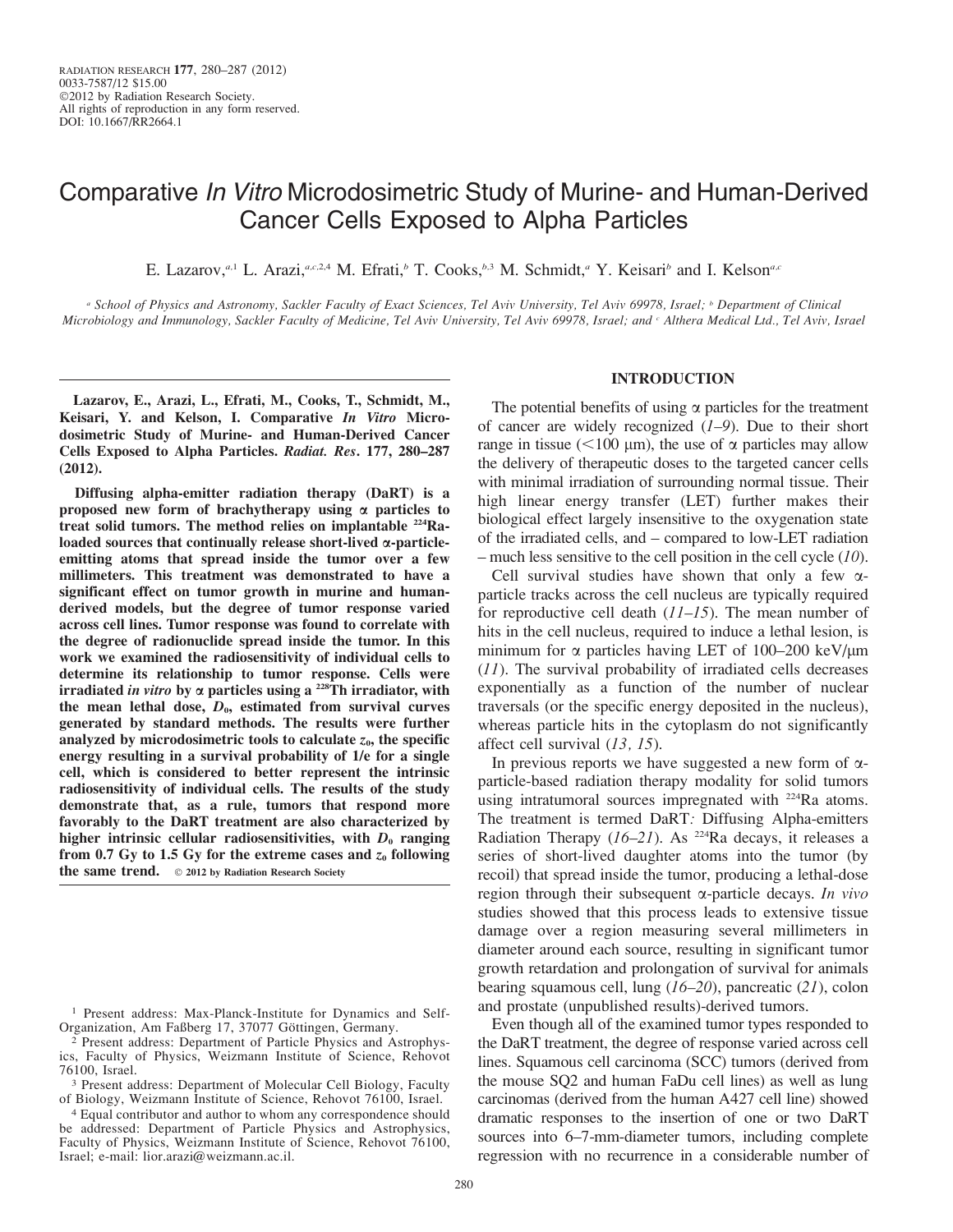cases (18, 20). Lung carcinomas derived from the mouse LL2 cell line showed significant tumor growth arrest when treated at a similar size, with a reduction of more than 40% in tumor volume (21 days post-treatment with a single DaRT wire). On the other hand, lung carcinomas derived from the human NCIH520 cell line were less sensitive to the treatment than tumors derived from the LL2 and A427 cell lines (20). DaRT wires were also less effective against pancreatic tumors (derived from the mouse Panc02 cell line) and colon carcinoma (derived from the mouse CT26 cell line). For these cell lines only small tumors of about 4 mm in diameter were significantly affected by one radioactive wire  $(21)$ .

Tumor response to the treatment was found to correlate with the degree of radionuclide spread inside the tumors. Autoradiography of treated tumors demonstrated that for mouse SCC tumors, the typical size of the high-dose  $(>10$ Gy) region is 5–6 mm  $(16)$ , whereas in lung carcinoma the same dose level is obtained over a region of 4–5 mm (20) and in mouse pancreatic tumors over a region measuring 2– 4 mm (21).

In this work we addressed the question whether tumor response also correlates with the radiosensitivity of the individual cells themselves. The sensitivity of different cancer cell lines (mouse and human) to  $\alpha$  particles was studied after an in vitro exposure to a <sup>228</sup>Th irradiator, determining the value of the mean lethal dose,  $D_0$ , from cell survival curves generated using a standard clonogenic assay. The data were further analyzed in microdosimetric terms, calculating, in particular, the cell sensitivity parameter  $z_0$  (the specific energy resulting in a survival probability of 1/e for a single cell).

## MATERIALS AND METHODS

#### Tumor Cell Lines

The murine colon carcinoma (CT26) and the human lung squamous cell carcinoma (NCIH520) cells (ATCC, Manassas, VA) were grown in RPMI-1640 medium (Gibco, Israel). The human pharynx squamous cell carcinoma (SCC) (FaDu, ATCC) cells were grown in EMEM (Biological Industries, Israel). Murine squamous cell carcinoma (SQ2, kindly provided by Dr. Gad Lavie from the Sheba medical center, Tel-Hashomer, Israel), human pancreatic carcinoma (Panc1, ATCC), and murine pancreatic carcinoma (Panc02, kindly provided by Dr. M. A. Hollingsworth, UNMC Omaha) were grown in DMEM (Gibco, Israel). All media were supplemented with 10% fetal calf serum, sodium pyruvate (1 mM), nonessential amino acids (1%), L-glutamine (2 mM), penicillin (100 U/ml), and streptomycin (100  $\mu$ g/ml) (all obtained from Biological Industries, Israel). The cell lines were grown at 37 $\degree$ C in a 95% air/5% CO<sub>2</sub> humidified incubator.

#### Alpha-Particle In Vitro Survival Assay

The *in vitro* effect of  $\alpha$  particles on the various cell lines was studied in a clonogenic assay, testing the ability of a single cell to grow into a colony (22). The irradiator used in this work (Fig. 1) consisted of a small deposit of <sup>228</sup>Th (half-life 1.91 years) in secular equilibrium with its daughters ( $^{224}$ Ra,  $^{220}$ Rn,  $^{216}$ Po,  $^{212}$ Pb,  $^{212}$ Bi,  $^{212}$ Po,  $^{208}$ Tl) on a silicon substrate. The surface was coated with a 4.0-um layer of silver to prevent the release of the recoiling daughters of <sup>228</sup>Th. The irradiation setup comprised a 7.5-µm-thick Kapton (polyimide) foil (Dupont,



FIG. 1. Schematic drawing of the  $\alpha$ -particle in vitro irradiation setup. The setup consists of a stainless steel well (top) in which cells are seeded on a thin Kapton foil. The well is then positioned on top of the a-particle irradiator (bottom). Alpha particles emitted from a sealed  $228^{\circ}$ Th surface source pass through the Kapton foil, irradiating the cells.

Luxembourg) held between two cylindrical stainless steel parts, forming a well with an inner diameter of 9 mm (19). Cells were seeded on the Kapton foil at a density of  $2 \times 10^4$  to  $5 \times 10^4$  cells per well, depending on the cell line under study, and subsequently incubated for 24 h to reach a confluent monolayer. The Kapton wells were then positioned 10 mm above the <sup>228</sup>Th irradiator and exposed to  $\alpha$  particles (0–3.5 Gy) at an average dose rate of approximately 0.5 Gy/min. In a given experiment, exposure at each dose level was repeated in 4–5 wells. The dose rate was estimated by a measurement of the total flux of  $\alpha$  particles crossing the Kapton foil using a solid state a-particle detector and a Monte Carlo simulation of the passage of  $\alpha$  particles through the foil using the SRIM code (23). The energy of the  $\alpha$  particles crossing the foil was found to lie in a broad range, with 87% of the particles having energy from 0.1 to 3.8 MeV and the rest concentrated in a peak at 6.2  $\pm$ 0.1 MeV. Accordingly, 87% of the particles crossing the foil had LET in the range 110–240 keV/µm and the rest were concentrated around a peak at 78  $\pm$  2 keV/µm. The mean LET for the entire  $\alpha$ -particle flux was 155 keV/µm and the standard deviation was 48 keV/µm. Dose-rate variations across the foil were of the order of 10%, dropping gradually with radial distance from the center.

Immediately after irradiation, the cells were harvested and sparsely seeded in 10-cm culture dishes (Corning, Corning, NY), to allow the formation of well-separated colonies. After a 6- to 13-day incubation period, the colonies were fixed in methanol and stained with Hemacolor (Merck, Darmstadt, Germany) (24). For each cell line, the incubation period was chosen to allow for a clear distinction between sustainable and abortive colonies (which usually do not grow beyond 30 to 40 cells) while avoiding overlapping of adjacent colonies. The colonies were counted manually and were considered viable when they contained more than 50 cells. To generate cell survival curves, the surviving fraction was calculated as the ratio between the number of viable colonies in a given petri dish (containing irradiated cells) and the average number of colonies in the control dishes. As is commonly done for high-LET radiation over the dose range we studied  $(0-3.5 \text{ Gy})$ , the data in each experiment were fitted with the function  $S(D) = \exp(-D/D_0)$  in a weighted leastsquares procedure to estimate the  $D_0$ .

## In Vitro Survival Assay of FaDu and Panc1 Cells Exposed to X Rays

FaDu and Panc1 cell were also irradiated with X rays. The choice of these two particular cell lines was driven by the following considerations: (1) both are human-derived cells, which would make the results more relevant for possible clinical use, and (2) SCC and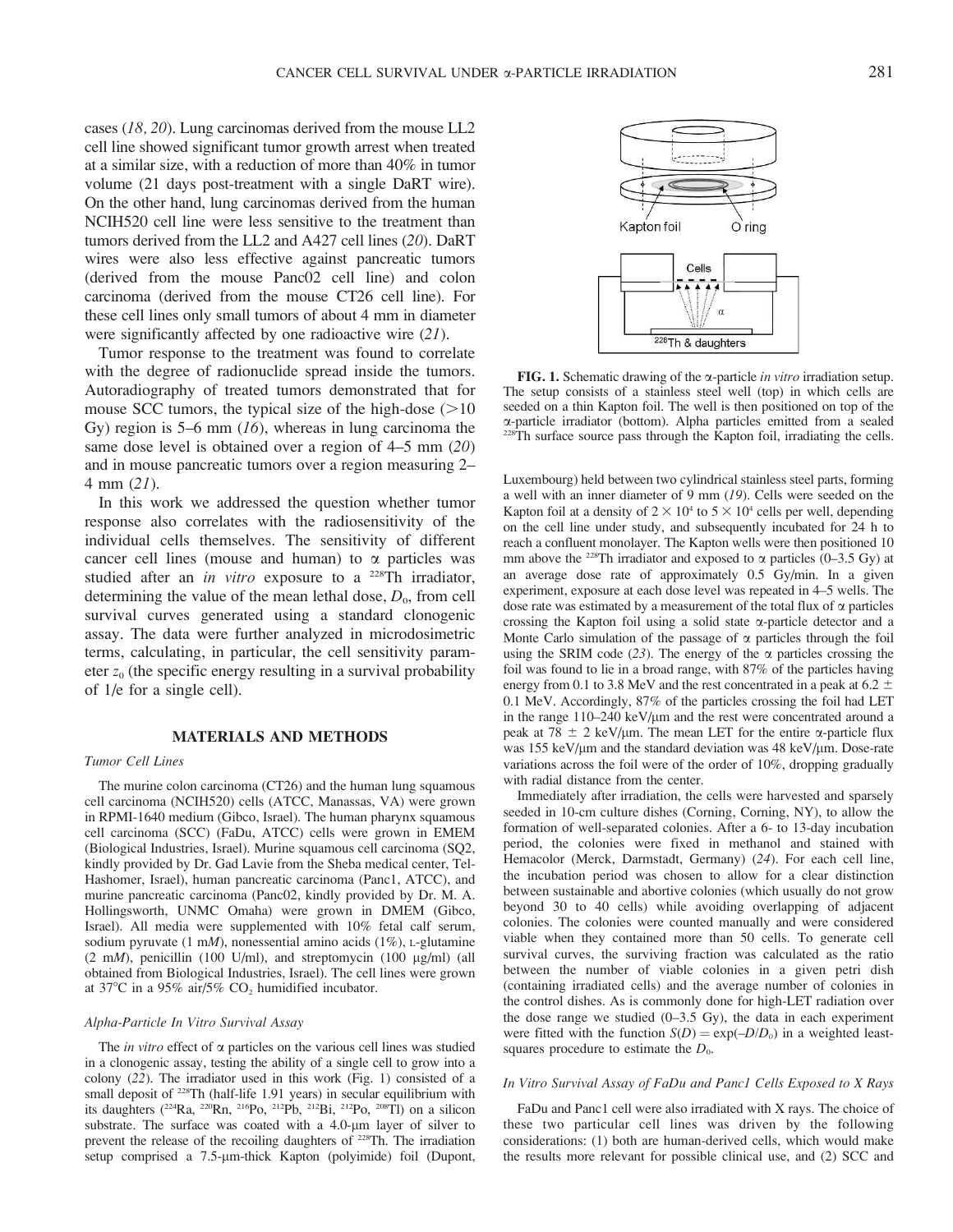pancreatic cells represent opposite extremes in terms of their in vivo response to DaRT. As before, the cells were seeded in the Kapton wells and were incubated for 24 h. However, to avoid secondary emission of X rays from the stainless steel parts of the Kapton wells, the wells were disassembled before the irradiation and each Kapton foil was kept in a 35-mm-diameter petri dish (Corning) containing 1 ml of medium. The dishes were then positioned inside an X-ray system (Philips MG165, Philips Industrial X-Ray GmbH, Hamburg, Germany) for exposures of 0–7 Gy at a dose rate of 0.72 Gy/min. Each exposure level was repeated using three different Kapton foils. The following steps were similar to those for  $\alpha$ -particle irradiation.

#### Confocal Measurement of Nuclear Size

Confocal microscopy was used to determine the cross-sectional area and thickness of the nuclei of the cell lines under study to allow for microdosimetric analysis (the thickness measurement served to verify that the cells are indeed disc-shaped). Cells  $(2.5-5 \times 10^4)$  were seeded on cover slides in 12-well microplates (Guangzhou Jet Bio-Filtration Products, Co., Ltd. GETDD, Guangzhou, China) and incubated at  $37^{\circ}$ C in a  $95\%$  air/ $5\%$  CO<sub>2</sub> humidified incubator. After 24 h of incubation, cells were washed with phosphate-buffered saline (PBS) and fixed with 4% paraformaldehyde (Electron Microscopy Sciences, Hatfield, PA) for 15 min at room temperature. The cells were then washed three times with PBS and incubated with 0.2% Triton X-100 in PBS for 10 min, followed by three washes with PBS. Whole cell labeling was carried out with 5 mg/ml FITC (fluorescein isothiocyanate, Sigma, St. Louis, MO) in 0.1 M sodium bicarbonate buffer, pH 9, for 1 h at room temperature followed by three washes with PBS. Nuclear labeling was carried out with 5 µg/ml DAPI (4',6-diamidino-2-phenylindole, Sigma) for 10 min at room temperature, followed by three washes with PBS and mounting (Golden Bridge International, Inc., Mulkiteok, WA). Slides were analyzed with a Leica sp5 confocal microscope. For each cell line, the cross-sectional area of at least 75 cells was measured using ImageJ (25).

#### Microdosimetric Analysis

1.  $z_0$  estimates. Cells exposed to  $\alpha$  particles are subject to a stochastic number of a-particle traversals through their nuclei. Individual cells are subject to nuclear doses that may be considerably larger or smaller than the average macroscopic dose, including, in particular, cells that receive no dose at all. The stochastic nature of dose deposition in cells exposed to  $\alpha$  particles and the resulting survival probability for the entire cell population can be addressed by considering the probability distribution for the specific energy z deposited in cell nuclei and the intrinsic sensitivity  $z_0$  of the irradiated cells (26–31). The survival probability of a cell subject to a nuclear dose z is generally assumed to be  $exp(-z/z_0)$ . Thus  $z_0$  is the specific energy required to reduce the survival probability of an individual cell to 1/e.

Estimates for  $z_0$  were obtained based on the measured value of the mean lethal dose  $D_0$ , the measured nuclear cross section, and the known properties of the particular a-particle irradiation setup used in our experiments. We began with a simplified approach, in which spatial variations in the average number of  $\alpha$ -particle traversals and in the dose deposited in the nucleus by individual passages across the irradiated surface were neglected. We then checked the validity of this approximation using a complete Monte Carlo calculation that accounted for these local variations.

Our approximate calculation follows Charlton and Sephton's approach for microdosimetry of cell monolayers (26), with slightly different nomenclature. The average specific energy deposited in the nucleus per passage,  $\bar{z}_1$  (Gy), to a disc-shaped cell nucleus (of uniform thickness and a nuclear density of  $1$  g/cm<sup>3</sup>) was calculated by

$$
\bar{z}_1 = \frac{0.16}{A} \left\langle \frac{\text{LET}}{\cos \theta} \right\rangle,\tag{1}
$$

where  $A$  is the average cross-sectional area of the cell nucleus ( $\mu$ m<sup>2</sup>), LET is the linear energy transfer (keV/ $\mu$ m),  $\theta$  is the angle between the particle momentum and the normal to the surface, and 0.16 is the appropriate conversion to Gy. The average  $\langle \text{LET/cos}\theta \rangle$  was taken from a Monte Carlo calculation of the irradiation setup. Note that in our case variations in  $\cos\theta$  are limited to ~0.87–1.0 and thus do not play a major role in the calculation.

The number of passages through the nucleus is assumed to be Poisson distributed (as the typical number of  $\alpha$ -particle traversals in a given nucleus is small and the arrival times of consecutive hits are uncorrelated). The total population of cells  $N$  is the sum of subpopulations  $N_k$ , where  $N_k$  is the number of cells whose nuclei experience exactly  $k$   $\alpha$ -particle passages. On average, a nucleus subject to k passages receives a specific energy  $z = k\bar{z}_1$ . The average number of passages through the nucleus is  $\bar{n} = D/\bar{z}_1$ , where D is the average dose (i.e., the macroscopic absorbed dose – the average energy deposited per unit mass in the medium, regardless of its cellular structure). Assuming that the survival of an individual cell, subject to a specific dose z to the nucleus, is  $exp(-z/z_0)$ , the total number of surviving cells [out of an initial population of  $N(0)$ ] is

$$
N(D) = \sum_{k=0}^{\infty} N_k e^{-k\bar{z}_1/z_0} = N(0) \sum_{k=0}^{\infty} \frac{\bar{n}^k e^{-\bar{n}}}{k!} e^{-k\bar{z}_1/z_0}
$$
  
=  $N(0)e^{-\bar{n}} \sum_{k=0}^{\infty} \frac{1}{k!} (\bar{n}e^{-\bar{z}_1/z_0})^k = N(0)e^{-\bar{n}} \exp(\bar{n}e^{-\bar{z}_1/z})$   
=  $N(0)\exp(-\bar{n} \cdot (1 - e^{-\bar{z}_1/z})).$  (2)

Comparing this to the observed survival,  $N(D) = N(0) \exp(-D/D_0)$ (where  $D_0$  is the mean lethal dose), one obtains

$$
z_0 = -\frac{\bar{z}_1}{\ln(1 - \bar{z}_1/D_0)}.\tag{3}
$$

Note that the above derivation is identical to that of Charlton and Sephton  $(26)$ , with the replacement of the dose per passage d in their work by the average specific energy per passage  $\bar{z}_1$ , which takes into account the distribution of values for the LET and incidence angle (Charlton and Sephton assumed a perpendicular flux of monoenergetic particles). Note further that if  $\bar{z_1}/\bar{D_0} \ll D_0$ , i.e., the dose deposited by a single  $\alpha$  particle in the nucleus is small compared to the mean lethal dose and many traversals are required to inactivate the cell, the discreteness of the process disappears and  $z_0 \approx D_0$ . For intermediate (small) values of  $\bar{z_1}/D_0$ , Taylor expansion of Eq. (3) to first order gives the period  $z_0 \approx D_0 - \bar{z}_1/2 \approx D_0 - 0.08 \langle \text{LET/cos}\theta \rangle / A$ .

The above calculation implicitly assumes that variations in  $\bar{n}$  and  $\bar{z}_1$ across the irradiated surface are sufficiently small to allow for using spatially lumped averages for both. To check the validity of this assumption, a refined Monte Carlo calculation was employed that incorporated spatial variations in the average number of  $\alpha$ -particle traversals, LET spectrum and incidence angle across the irradiated surface. The SRIM code was used to follow the trajectories of a large number of  $\alpha$  particles emitted isotropically from the <sup>228</sup>Th source (assumed to be point-like) in a cone with a sufficiently large opening angle to generously cover the entire area of the seeded Kapton foil. The particles were followed through all layers composing the irradiator setup: 4  $\mu$ m of silver, 10 mm of air and 7.5  $\mu$ m of Kapton. The particles crossing the Kapton surface were then divided into 10 groups of equal size, based on the radial distance of their crossing point from the irradiator axis. This then defined a series of 10 concentric rings, each assigned an equal number of crossing particles. For each ring, a histogram of  $LET/cos\theta$  was built and normalized to yield the corresponding probability distribution function. The number of  $\alpha$  particles crossing each ring was then normalized such that the average macroscopic dose across the entire Kapton surface was  $D_0$ . The average number of particles crossing a nucleus,  $\bar{n}$ , in a given ring was calculated by multiplying the total number of particles crossing the ring by the ratio of nuclear and ring areas. Each ring was assigned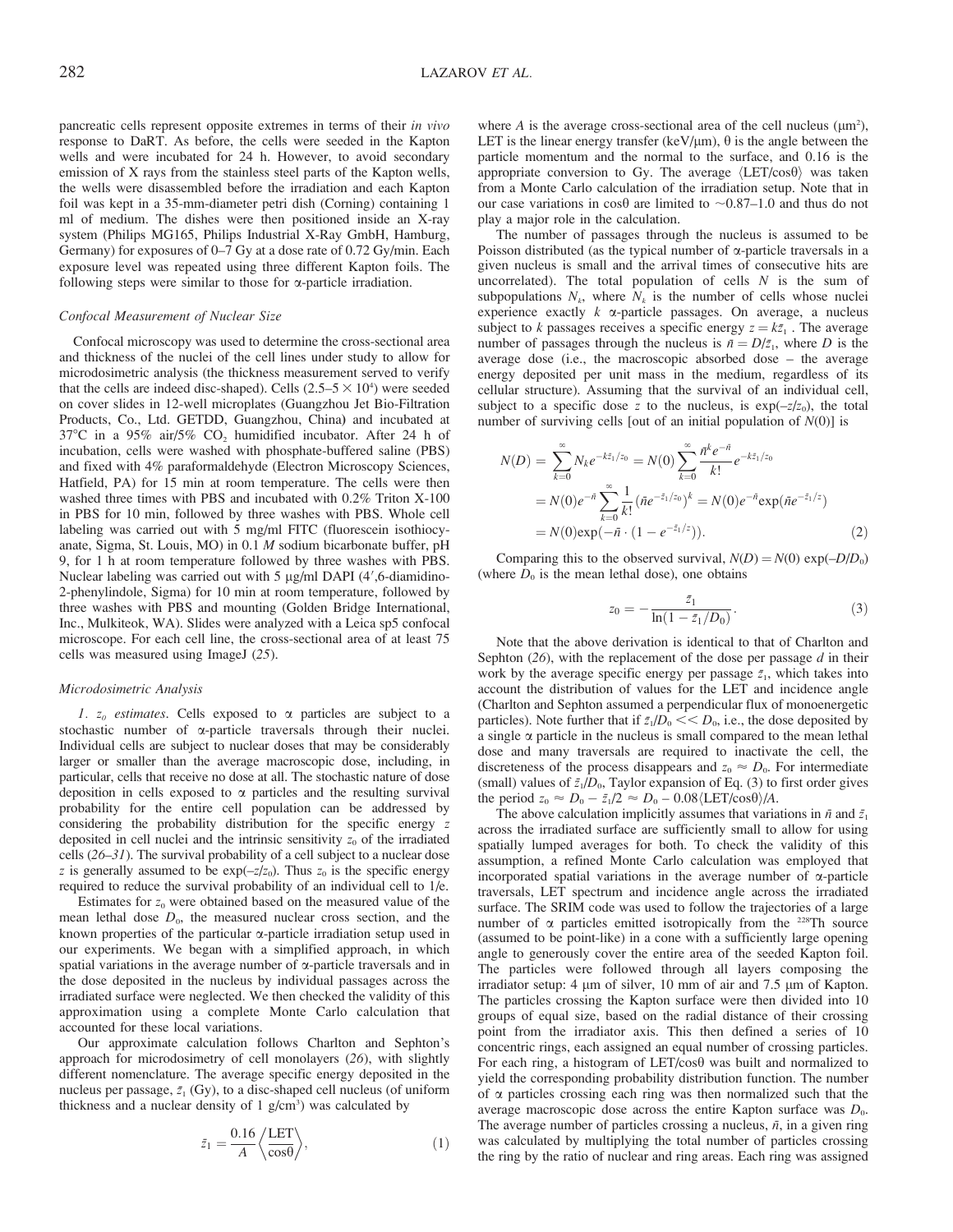104 cells, which were divided into subpopulations defined by the number of  $\alpha$ -particle hits to the nucleus – assumed to be Poisson distributed with a separate value of  $\bar{n}$  for each ring. A cell subject to k hits was assigned a specific energy z consisting of  $k$  random values drawn from the ring-dependent probability distribution function for LET/cos $\theta$ . Scanning a suitable range of values for  $z_0$  (based on the results obtained in the simplified approach of Eqs. 1–3), the survival probability was calculated for each cell as  $exp(-z/z_0)$  and the total survival probability for the entire population was calculated as the average of individual cell survival. Since the macroscopic dose was assumed to be  $D_0$ , the corresponding value of  $z_0$  was the one for which the total surviving fraction equaled 1/e.

2. In vivo LET estimates. Cells irradiated in vitro are subjected to  $\alpha$ particles, which follow a statistical distribution of LET values characteristic of the particular irradiation setup in use. As noted above, in this study the 228Th irradiator delivered a broad spectrum of  $\alpha$  particles with an LET of 155  $\pm$  48 keV/µm. A separate simple microdosimetry calculation was performed to estimate the relevance of this to in vivo irradiation of cells subjected to an actual DaRT treatment. The calculation was done for spherical nuclei, assuming for simplicity that they are subjected to an isotropic flux of  $\alpha$  particles emitted by atoms that are evenly distributed in the vicinity of the cell. The  $\alpha$ -particle emitters considered were the progeny atoms of <sup>224</sup>Ra, namely <sup>220</sup>Rn (with an  $\alpha$ -particle energy of 6.29 MeV), <sup>216</sup>Po (6.78 MeV), 212Bi (mostly 6.05 and 6.09 MeV), and 212Po (8.79 MeV), but not by 224Ra itself (as radium stays fixed to the source). Using tabulated data for  $dE/dX$  values for  $\alpha$  particles in water, the distribution of dE/dX values for particles hitting the nucleus was calculated (assuming the particles follow straight lines with no straggling).

#### RESULTS

### Survival Curves of Cells Exposed to a Particles

The results of irradiation experiments performed on SQ2, FaDu, Panc02 Panc1, CT26 and NCIH520<sup>1</sup> cells using the  $228$ Th irradiator are shown in Fig. 2. In each experiment, the dose rate was recalculated to account for the radioactive decay of the 228Th source. Each data point on the survival curves represents an average value of three or four replicates (i.e., three or four independent Kapton wells that were irradiated in the same experiment). For all cell lines except CT26, two complete irradiation experiments were performed on different dates. The resulting values for  $D_0$  are shown in the legend of each figure (where  $D_0$  is calculated separately for each experiment).  $D_0$  values derived from the entire data set for each cell line are summarized in Table 1.

Among the human cell lines, FaDu cells were found to be the most radiosensitive (lowest  $D_0 = 0.69 \pm 0.09$  Gy) whereas the NCIH520 cells were the least radiosensitive (highest  $D_0 = 1.50 \pm 0.14$  Gy). The human pancreatic cancer cells tested, Panc1, had an intermediate sensitivity  $(D_0 = 0.95 \pm 0.06 \text{ Gy}).$ 

Tests of mouse-derived cells revealed that SQ2 cells were the most sensitive ( $D_0 = 0.85 \pm 0.02$  Gy), Panc02 cells were more resistant ( $D_0 = 1.09 \pm 0.04$  Gy), and CT26 cells showed the least sensitivity ( $D_0 = 1.25 \pm 0.34$  Gy). Note that since the CT26 cells tend to grow without forming welldefined colonies, the quantification of colonies was less straightforward (though possible) and only one such experiment was performed with this cell line.

The surviving fractions obtained for the FaDu cells at high dose ( $\sim$ 3.5 Gy) are higher than expected, lying above the exponential survival curve (whose slope is dominated by the data at lower doses). A possible explanation may be related to the observation that when FaDu cells were exposed to very high doses (15 to 40 Gy) in this setup, survival of about 0.5% was obtained. That is, not all the cells were hit even for very long exposures. This is likely because of a geometrical flaw that may allow cells that attach to the foil at its outmost periphery to be shielded from the incoming  $\alpha$  particles. When the cells are seeded, increasing numbers of cells are seeded with increasing dose (about 2.5% of the irradiated cells are seeded in the 1-Gy dish compared to 25% in the 3-Gy dish). Thus, as larger numbers of cells are seeded, there is a higher probability that some of them have avoided being irradiated due to the presumed geometrical flaw. An alternative explanation is that the increased surviving fractions may be a result of statistical fluctuations, which are more pronounced for higher doses, because the number of colonies in a dish is small. However, since this behavior was not observed for the other cell lines, we cannot completely rule out the possibility that this effect is cell line-specific.

## Survival Curves of Cells Exposed to X Rays

The survival curves of Panc1 and FaDu cells after exposure to X rays are shown in Fig. 3, fitted by the linearquadratic model. Each curve gathers data obtained in three separate experiments. Three repetitions were performed for every dose in each experiment. The survival levels of the two cell lines for the different X-ray doses are quite similar, with FaDu cells somewhat more sensitive at higher doses.

Shown in Fig. 4 are the survival curves of Panc1 and FaDu cells after X irradiation compared to  $\alpha$ -particle irradiation (emitted by the 228Th source). Each survival curve represents an average of all experiments performed with these cell lines. The data were fitted with the function  $S(D) = \exp(-\alpha D \beta D^2$ ) for X rays and with  $S(D) = \exp(-D/D_0)$  for  $\alpha$  particles. Interestingly, FaDu cells, which have a higher probability of being inactivated by  $\alpha$  particles than Panc1 cells, have a similar probability of being inactivated by X rays. Therefore, higher values of RBE (relative biological effectiveness) are obtained for the FaDu cell line. For 37% survival, the RBE for FaDu cells is  $3.0 \pm 1.1$  compared to  $2.1 \pm 1.1$  for the Panc1 cells. For 10% survival, the RBE is 2.4  $\pm$  0.9 for FaDu cells and  $1.8 \pm 1.2$  for Panc1 cells.

### Microdosimetry Calculations

Using the average measured values of the nuclear area A and mean lethal dose  $D_0$ , the value  $z_0$  was calculated for all cell lines using both the simple ''lumped averages'' approach (Eqs. 1–3) and the refined Monte Carlo simulation. The values obtained by both methods agreed to within  $\sim 2\%$ , confirming that variations attributed to the angular spread of a-particle momenta can indeed be neglected. In addition, we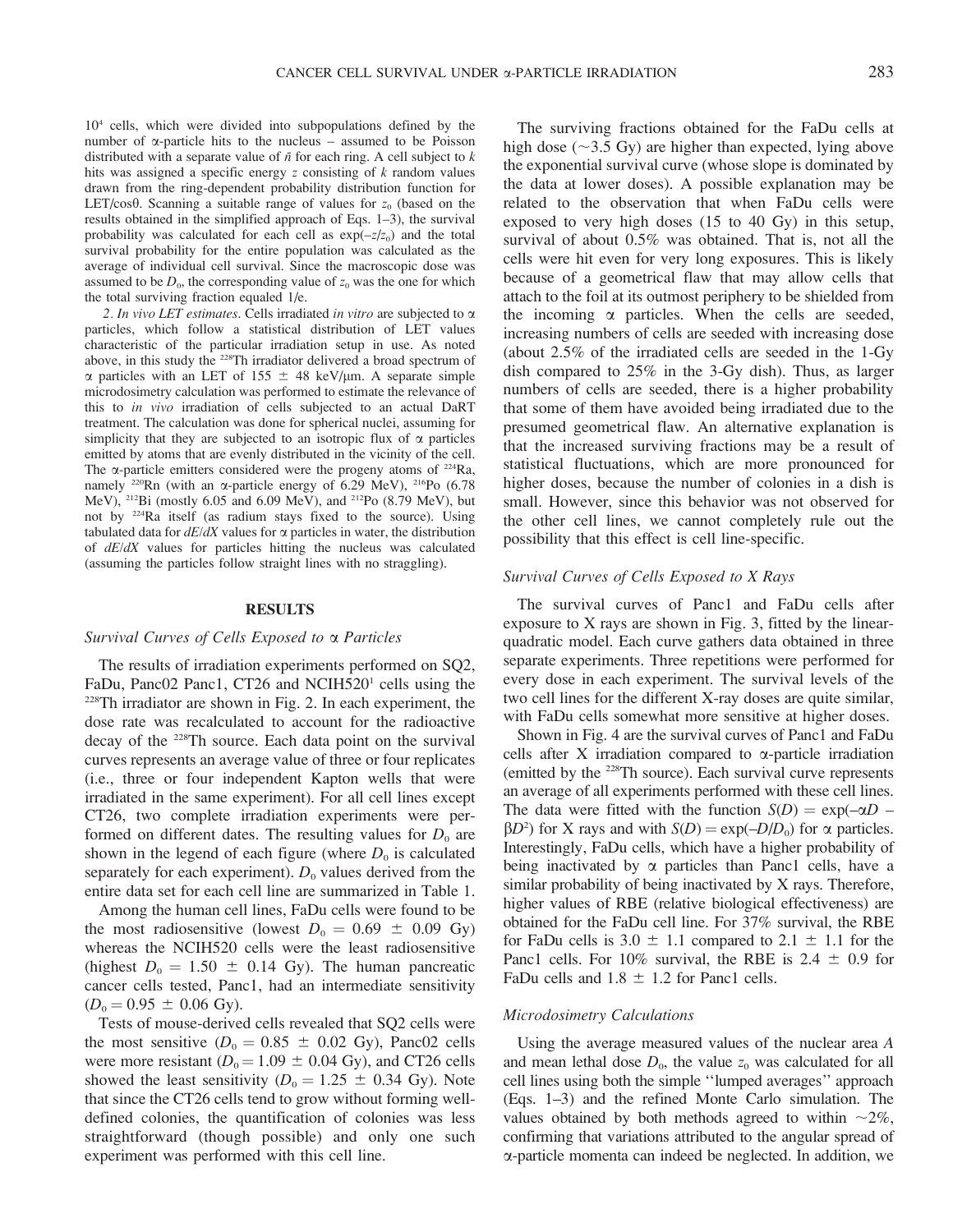

FIG. 2. Survival curves of SQ2 (panel A), FaDu (panel B), Panc02 (panel C), Panc1 (panel D), CT26 (panel E) and NCIH520 (panel F) cells exposed to  $\alpha$  particles emitted from a sealed <sup>228</sup>Th source. Each curve represents data from one experiment (three or four repetitions at each dose level). The data were fitted with the function  $S(D) = \exp(-D/D_0)$ , and the resulting values for  $D_0$  are shown in the legend. The error bars represent standard deviations. The uncertainties in  $D_0$  represent the 95% confidence intervals.

| TABLE 1                                                                                                                               |
|---------------------------------------------------------------------------------------------------------------------------------------|
| Summary of the Measured and Calculated Data for the Nuclear Area, $D_0$ , $z_0$ , the Average Lethal Number of Hits in a Nucleus, and |
| the Single-Hit Survival Probability for All Cell Lines Studied                                                                        |

| Cell line           | Nuclear area $(\mu m^2)$ | $D_0$ (Gy)      | $z_0$ (Gy)      | Lethal number of<br>hits in nucleus | Single-hit<br>survival probability |
|---------------------|--------------------------|-----------------|-----------------|-------------------------------------|------------------------------------|
| FaDu                | $113 \pm 37$             | $0.69 \pm 0.09$ | $0.56 \pm 0.10$ | $3.0 \pm 1.1$                       | $0.66 \pm 0.10$                    |
| SQ <sub>2</sub>     | $122 \pm 46$             | $0.85 \pm 0.02$ | $0.74 \pm 0.05$ | $4.0 \pm 1.5$                       | $0.74 \pm 0.08$                    |
| Panc1               | $160 \pm 48$             | $0.95 \pm 0.06$ | $0.86 \pm 0.07$ | $5.8 \pm 1.8$                       | $0.83 \pm 0.05$                    |
| Panc <sub>02</sub>  | $89 \pm 28$              | $1.09 \pm 0.04$ | $0.92 \pm 0.07$ | $3.7 \pm 1.2$                       | $0.73 \pm 0.07$                    |
| CT <sub>26</sub>    | $61 \pm 17$              | $1.25 \pm 0.34$ | $1.00 \pm 0.35$ | $2.9 \pm 1.1$                       | $0.65 \pm 0.12$                    |
| NCIH <sub>520</sub> | $82 \pm 31$              | $1.50 \pm 0.14$ | $1.32 \pm 0.16$ | $4.7 \pm 1.8$                       | $0.79 \pm 0.08$                    |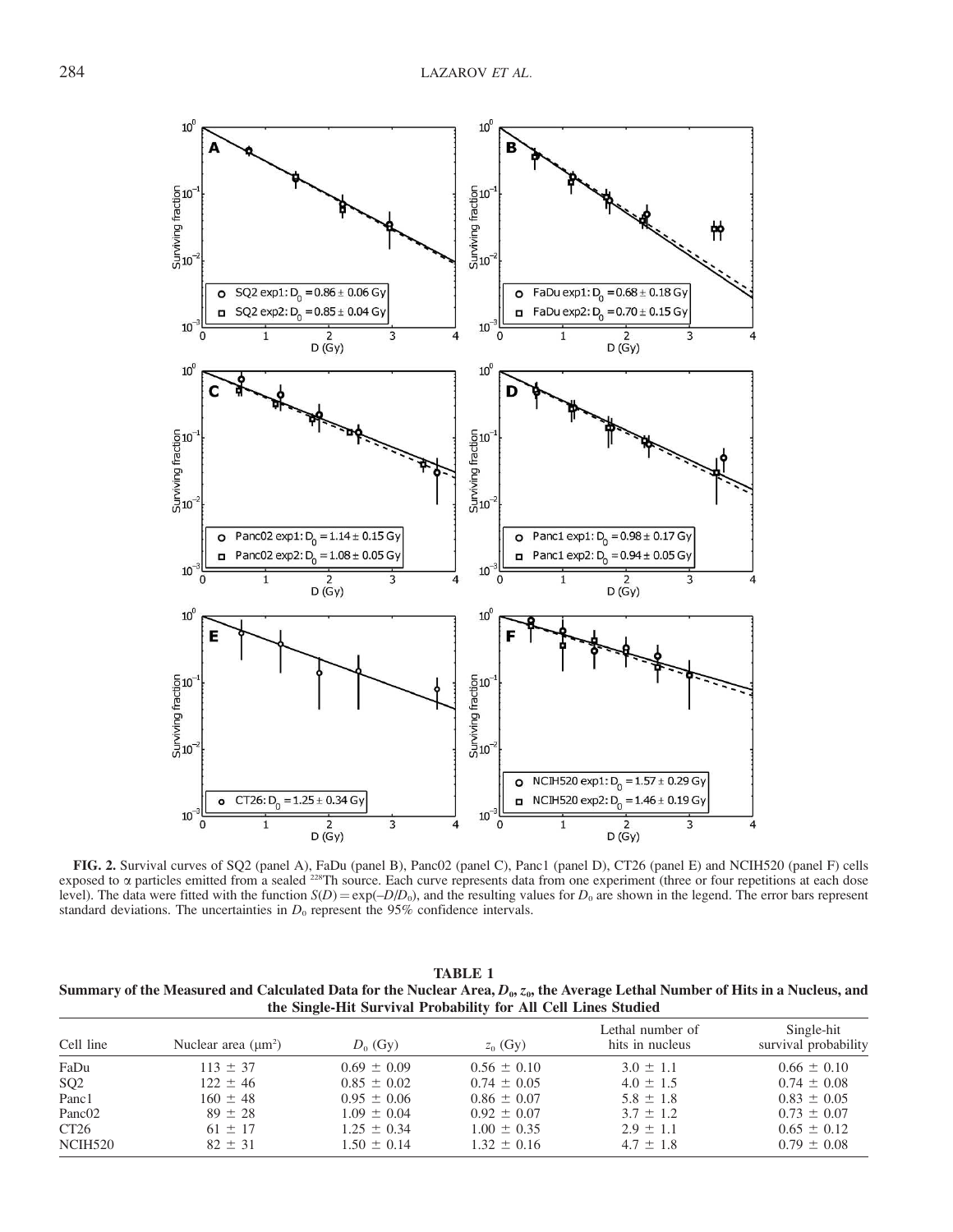

FIG. 3. Survival curves of Panc1 and FaDu cells after exposure to X rays. Each curve represents data from three experiments (three repetitions at each dose level in each experiment). The data were fitted with the function  $S(D) = \exp(-\alpha D - \beta D^2)$ . The resulting values for  $\alpha$ and  $\beta$  are shown in the legend. The error bars represent standard deviations.

calculated the lethal number of hits in a nucleus (i.e., the number of hits producing an average dose equal to  $D_0$ ) and the single-hit survival probability [evaluated as  $exp(-\bar{z_1}/z_0)$ ]. The results are summarized in Table 1 and Fig. 5 and show a strong correlation between  $z_0$  and  $D_0$  in spite of considerable differences in the nuclear area. Also shown in Fig. 5 is the approximate expression relating  $z_0$  and  $D_0$  (Eqs. 2 and 3), for an average nuclear area of  $104.5 \mu m^2$  (the average nuclear area of all cell lines under study). The number of hits required to induce a lethal dose is highest for Panc1 cells due to their large cross-sectional nuclear area. Therefore, Panc1 cells have the highest probability of surviving a single  $\alpha$ -particle hit in the nucleus. The smallest lethal number of hits is obtained for CT26 and FaDu cells, which, accordingly, have the lowest probability of surviving a single hit in the nucleus. Note that for these two cell lines the single-hit survival probability is essentially the same, even though  $z_0$  for CT26 cells is larger by 80%. This comes about because of the small size of the CT26 cell nucleus: the specific energy deposited by a single  $\alpha$  particle traversing this nucleus is  $\sim$ 80% higher than that deposited in a FaDu cell nucleus.

The microdosimetry calculation of the *in vivo* LET distribution found it to be rather flat, with a mean of about 150 keV/ $\mu$ m and a standard deviation of 50 keV/ $\mu$ m. These values were largely independent of the initial energy of the emitted  $\alpha$  particles and the nuclear radius (taken in the range 2–20  $\mu$ m). Thus the characteristic LET values of the <sup>228</sup>Th irradiation setup (155  $\pm$  48 keV/µm) are indeed representative of those found in in vivo DaRT treatments.

### DISCUSSION

The experimental results obtained in this work show a considerable variance in the sensitivity of individual cell lines to  $\alpha$ -particle radiation. When combined with previous in vivo observations, these findings show that, as a rule, cell



FIG. 4. Survival curves of Panc1 (panel A) and FaDu (panel B) cells after exposure to X rays or  $^{228}$ Th  $\alpha$  particles.

lines whose tumors respond more favorably to the DaRT treatment are generally more sensitive to  $\alpha$ -particle radiation on the cellular level. Namely, the SCC tumor cells, FaDu and SQ2, whose tumors show the most pronounced response in vivo, are also the most sensitive of the cells studied *in vitro* ( $z_0 = 0.56$  Gy and 0.74 Gy respectively). The less responsive tumors – NCIH520 lung carcinoma, Panc1 and Panc02 pancreatic carcinomas and CT26 colon carcinoma – are characterized by higher  $z_0$  values (0.86– 1.32 Gy). The results of similar clonogenic assays for other cell lines, in which the same experimental setup was used, showed a similar trend: the LL2 cell line (murine lung carcinoma), which shows good in vivo response, was also sensitive in vitro ( $D_0 = 0.8$  Gy) (20), whereas the less responsive human colorectal adenocarcinoma HCT15 tumors, displayed lower in vitro sensitivity ( $D_0 = 1.1$  Gy). The values of  $z_0$  obtained in this work were found to be 10– 20% lower than the corresponding values of  $D_0$  and could be estimated accurately using measured values for the nuclear cross section and the known characteristics of the irradiation setup.

As noted in the Introduction, the *in vivo* tumor response generally correlates with the degree of radionuclide spread inside the treated tumors. This may indicate that the process of radionuclide spread might be affected by local cellular response inside the tumor. A possible mechanism might be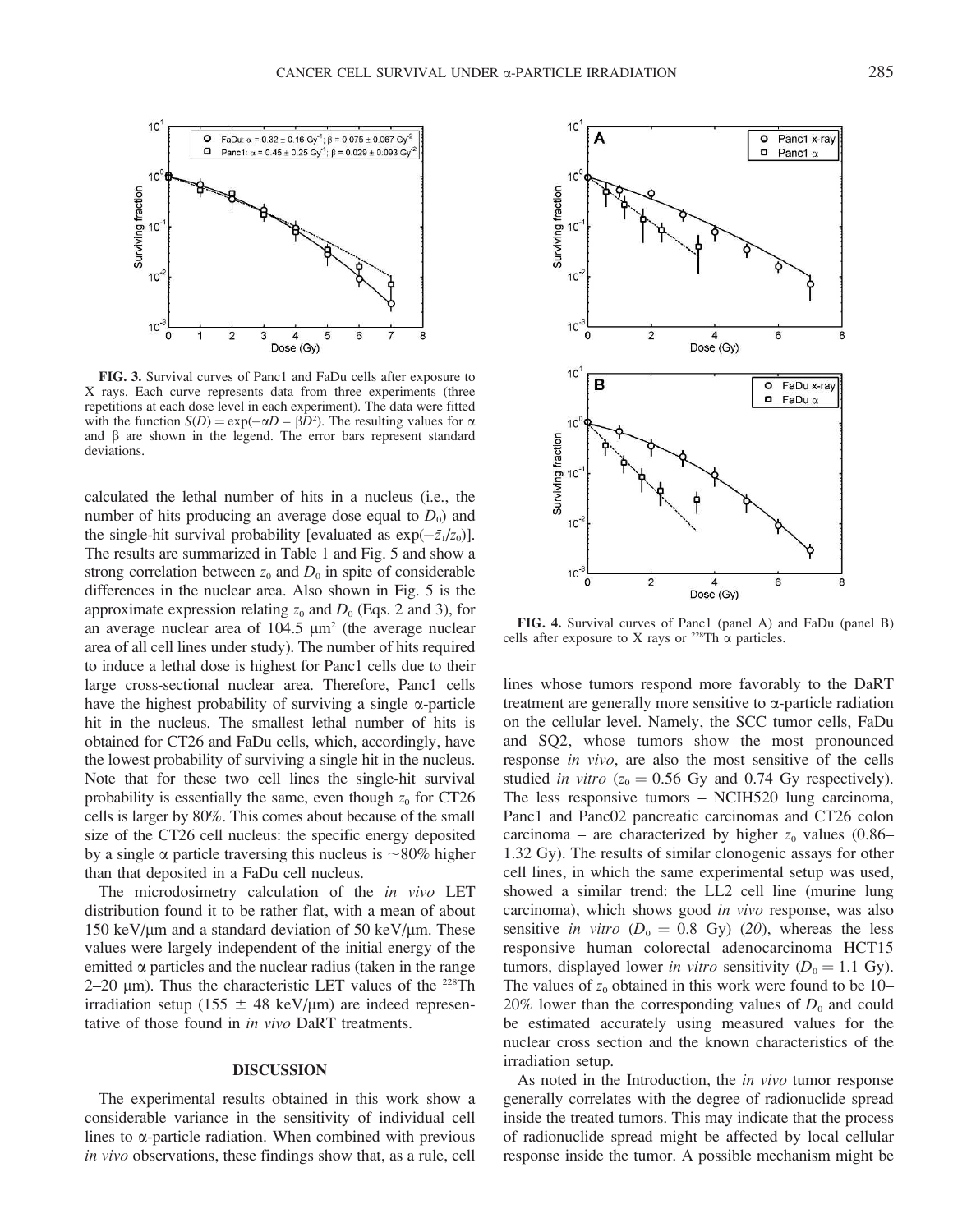

**FIG. 5.** Calculated values for  $z_0$  as a function of the mean lethal dose  $D_0$  for the cell lines under study. The curve represents the approximate dependence of  $z_0$  on  $D_0$  (Eqs. 2 and 3) for an average nuclear area of  $104.5 \mu m^2$ .

that the more sensitive cells tend to readily disintegrate after their inactivation, leading to the formation of local necrosis, which in turn facilitates further dispersion of the diffusing a-particle emitters.

The apparent correlation between tumor response and cellular sensitivity to  $\alpha$ -particle radiation may in principle serve as a guide for choosing the clinical indications for future DaRT treatments. Furthermore,  $D_0$  and  $z_0$  values estimated using the methods described in this work may serve as input for future treatment planning algorithms and tumor control probability calculations. In particular, microdosimetry calculations that take into account the geometry of the tumor cells, the location of  $\alpha$ -particle emitters relative to them, and the intrinsic cellular sensitivity (essentially  $z_0$ ) can shed light on the statistics of cellular survival and can thus help in establishing the prescription dose for a given tumor type. If the  $\alpha$ -particle-emitting atoms do not penetrate the cell membranes, the probability that a nucleus is hit will be much smaller than in the case of a homogeneous distribution of  $\alpha$ particle emitters throughout the tissue. In this case, the macroscopic dose (averaged over distances that are much larger than the size of individual cells) can seriously overestimate the dose to the cell nuclei and one must turn to microdosimetry calculations, which rely on  $z_0$  rather than  $D_0$ .

The observation that the FaDu and Panc1 cell lines show similar in vitro responses to X rays but considerably different responses to  $\alpha$  particles is intriguing. It may be indicative of significant differences either in the rate formation of lethal DNA lesions for a given dose level or in the cellular mechanisms employed by the two cell lines in response to DNA damage inflicted by  $\alpha$  particles. Further studies to answer this question are presently under way in our group.

### ACKNOWLEDGMENT

The research work described in this publication was partially funded by Althera Medical Ltd.

Received: April 29, 2011; accepted October 17, 2011; published online: November 11, 2011

### **REFERENCES**

- 1. Bruland ØS, Nilsson S, Fisher DR, Larsen RH. High-linear energy transfer irradiation targeted to skeletal metastases by the  $\alpha$ -emitter <sup>223</sup>Ra: adjuvant or alternative to conventional modalities? Clin Cancer Res 2006; 12 Suppl:6250S–7S.
- 2. Huber R, Seidl C, Schmid E, Seidenschwang S, Becker K, Schuhmacher C, et al. Locoregional  $\alpha$ -radioimmunotherapy of intraperitoneal tumor cell dissemination using a tumor-specific monoclonal antibody. Clin Cancer Res 2003; 9 Suppl:3922S–8S.
- 3. Jurcic JG, Larson SM, Sgouros G, McDevitt MR, Finn RD, Divgi CR, et al. Targeted  $\alpha$  particle immunotherapy for myeloid leukemia. Blood 2002; 100:1233–9.
- 4. Li Y, Tian Z, Rizvi SMA, Bander NH, Allen BJ. In vitro and preclinical targeted alpha therapy of human prostate cancer with Bi-213 labeled J591 antibody against the prostate specific membrane antigen. Prost Cancer Prostatic Dis 2002; 5:36–46.
- 5. Nilsson S, Larsen RH, Fossa SD, Balteskard L, Borch KW, Westlin JE, et al. First clinical experience with  $\alpha$ -emitting radium-223 in the treatment of skeletal metastases. Clin Cancer Res 2005; 11:4451–9.
- 6. Sofou S, Thomas JL, Lin H, McDevitt MR, Scheinberg DA, Sgouros G. Engineered liposomes for potential  $\alpha$ -particle therapy of metastatic cancer. J Nucl Med 2004; 45:253–60.
- 7. Zalutsky MR. Current status of therapy of solid tumors: brain tumor therapy. J Nucl Med 2005; 46 Suppl:151S–6S.
- 8. Zalutsky MR. Targeted  $\alpha$ -particle therapy of microscopic disease: providing a further rationale for clinical investigation. J Nucl Med 2006; 47:1238–40.
- 9. Behr TM, Behe M, Stabin MG, Wehrmann E, Apostolidis C, Molinet R, et al. High-linear energy transfer (LET)  $\alpha$  versus low-LET  $\beta$  emitters in radioimmunotherapy of solid tumors: therapeutic efficacy and dose-limiting toxicity of <sup>213</sup>Bi- versus <sup>90</sup>Y-labeled CO17-1A Fab' fragments in a human colonic cancer model. Cancer Res 1999; 59:2635-43.
- 10. Hall EJ, Giaccia AJ. Radiobiology for the radiologist, 6th ed. Philadelphia: Lippincott Williams and Wilkins; 2006.
- 11. Charlton DE, Turner MS. Technical report: use of chord lengths through the nucleus to simulate the survival of mammalian cells exposed to high LET a-radiation. Int J Radiat Biol 1996; 69:213– 7.
- 12. Goodhead DT. Mechanisms for the biological effectiveness of high-LET radiations. J Radiat Res (Tokyo) 1999; 40 Suppl:1–13.
- 13. Pugliese M, Durante M, Grossi GF, Monforti F, Orlando D, Ottolenghi A, et al. Inactivation of individual mammalian cells by single a-particles. Int J Radiat Biol 1997; 72:397–407.
- 14. Raju MR, Eisen Y, Carpenter S, Inkret WC. Radiobiology of  $\alpha$ particles. III. Cell inactivation by a-particle traversals of the cell nucleus. Radiat Res 1991; 128:204–9.
- 15. Søyland C, Hassfjell SP. Survival of human lung epithelial cells following in vitro  $\alpha$ -particle irradiation with absolute determination of the number of  $\alpha$ -particle traversals of individual cells. Int J Radiat Biol 2000; 76:1315–22.
- 16. Arazi L, Cooks T, Schmidt M, Keisari Y, Kelson I. Treatment of solid tumors by interstitial release of recoiling short-lived alpha emitters. Phys Med Biol 2007; 52:5025–42.
- 17. Arazi L, Cooks T, Schmidt M, Keisari Y, Kelson I. The treatment of solid tumors by alpha emitters released from 224Ra-loaded sources – internal dosimetry analysis. Phys Med Biol 2010; 55:1203–18.
- 18. Cooks T, Arazi L, Schmidt M, Marshak G, Kelson I, Keisari Y. Growth retardation and destruction of experimental squamous cell carcinoma by interstitial radioactive wires releasing diffusing alpha-emitting atoms. Int J Cancer 2008; 122:1657–64.
- 19. Cooks T, Arazi L, Efrati M, Schmidt M, Marshak G, Kelson I, et al. Interstitial wires releasing diffusing alpha-emitters combined with chemotherapy improved local tumor control and survival in